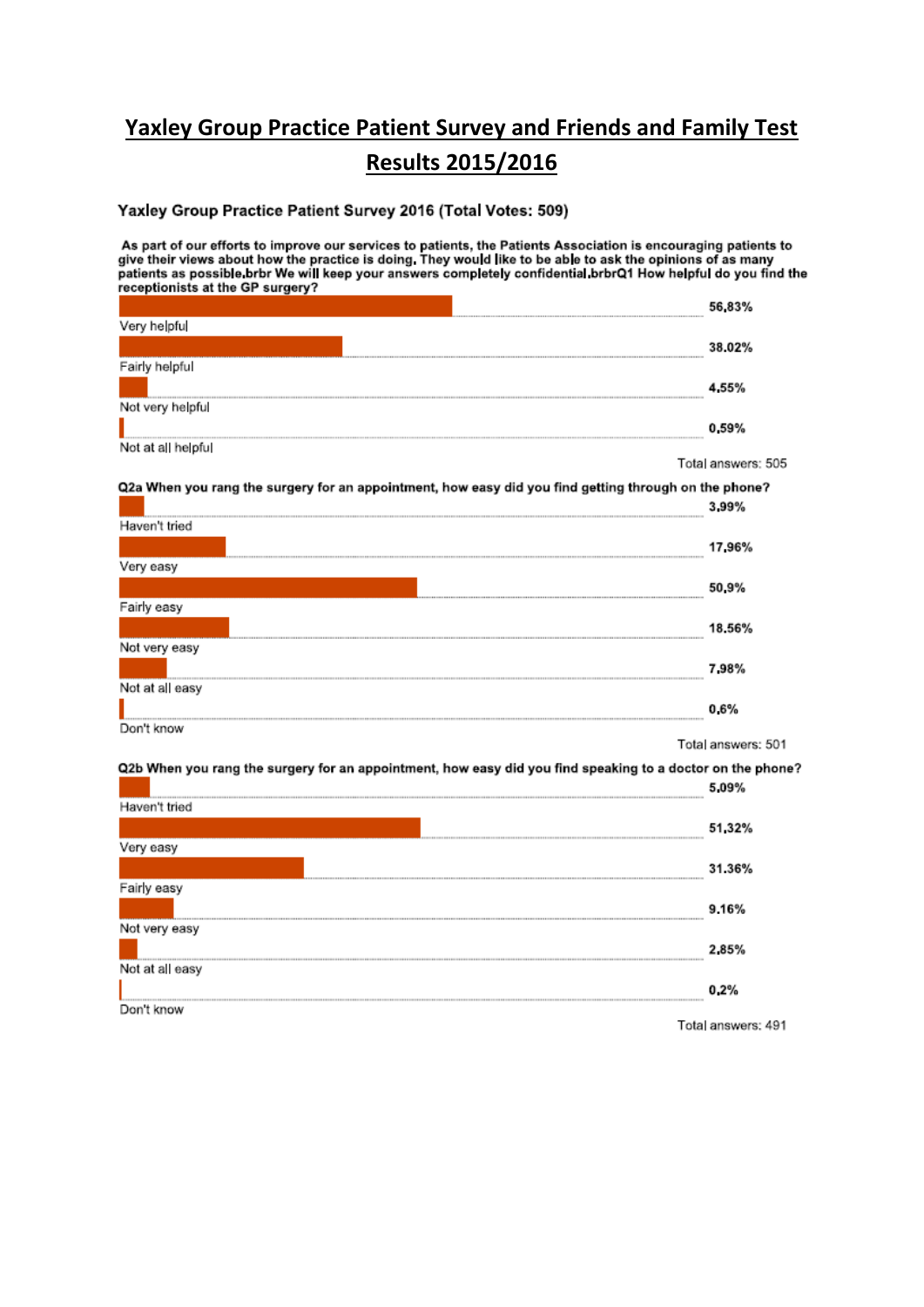|                 | 55.65% |
|-----------------|--------|
| Haven't tried   |        |
|                 | 16.43% |
| Very easy       |        |
|                 | 15.4%  |
| Fairly easy     |        |
|                 | 5.54%  |
| Not very easy   |        |
|                 | 2.05%  |
| Not at all easy |        |
|                 |        |
| Don't know      |        |

Q2c When you rang the surgery for an appointment, how easy did you find speaking to a nurse on the phone?

Total answers: 487

Q2d When you rang the surgery for an appointment, how easy did you find getting test results on the phone?

|                                                                                                            | 53.2%              |
|------------------------------------------------------------------------------------------------------------|--------------------|
| Haven't tried                                                                                              |                    |
|                                                                                                            | 20.21%             |
| Very easy                                                                                                  |                    |
|                                                                                                            | 14.02%             |
| Fairly easy                                                                                                |                    |
|                                                                                                            | 33%                |
| Not very easy                                                                                              |                    |
|                                                                                                            | 3.09%              |
| Not at all easy                                                                                            |                    |
|                                                                                                            | 5.15%              |
| Don't know                                                                                                 |                    |
|                                                                                                            | Total answers: 485 |
| O3 Hove you tried to sceece a doctor or a nurse quickly? (by quickly we mean on the same day or within two |                    |

Q3 Have you tried to access a doctor or a nurse quickly? (by quickly we mean on the same day or within two<br>days that the GP surgery was open)

|     | 78.31% |
|-----|--------|
| Yes |        |
|     | 21,69% |

 $\overline{N_{\Omega}}$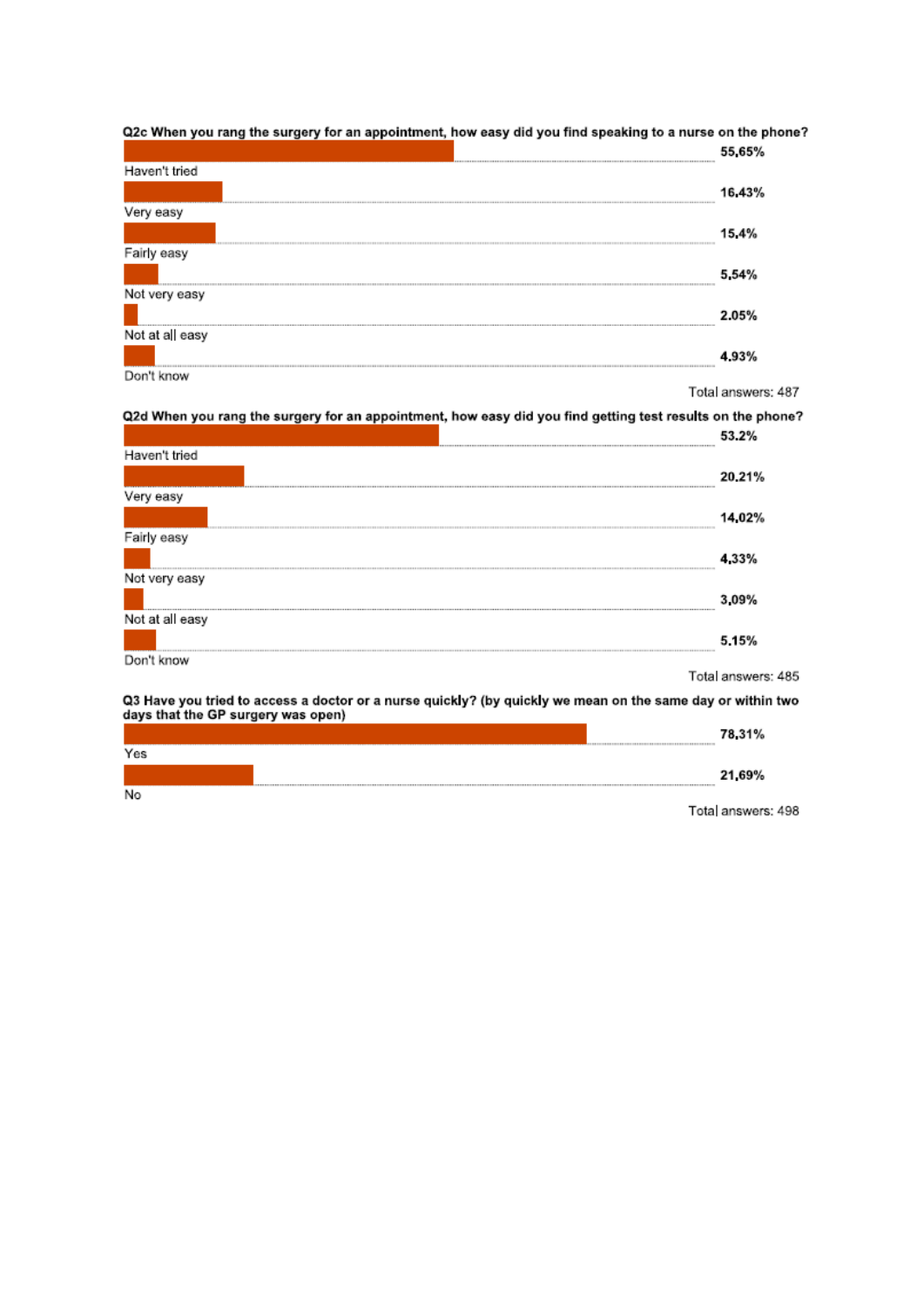#### Q4 On that occasion, how did you make contact with your doctor or nurse?

|                                                                                   | 48.28%             |
|-----------------------------------------------------------------------------------|--------------------|
| I telephoned the surgery                                                          |                    |
|                                                                                   | 34.48%             |
| The doctor/nurse practitioner rang me back                                        |                    |
|                                                                                   | l 93%              |
| Came in person                                                                    |                    |
|                                                                                   | 0.49%              |
| was not able to contact a doctor/nurse or other health professional               |                    |
|                                                                                   | 11.82%             |
| Booked an appointment online                                                      |                    |
|                                                                                   | Total answers: 406 |
| Q5 is there a particular doctor you prefer to speak to or see at your GP surgery? |                    |
|                                                                                   | 68.26%             |
| Yes                                                                               |                    |
|                                                                                   | 31.74%             |
| No                                                                                |                    |

Total answers: 501

#### Q6 How satisfied are you with the hours that your GP surgery is open?

|                                          | 47.41%             |
|------------------------------------------|--------------------|
| Very satisfied                           |                    |
|                                          | 33.47%             |
| Fairly satisfied                         |                    |
|                                          | 9.76%              |
| Neither satisfied nor dissatisfied       |                    |
|                                          | 4.58%              |
| Fairly dissatisfied                      |                    |
|                                          | 1.79%              |
| Very dissatisfied                        |                    |
|                                          | 2.99%              |
| I am not sure when my GP surgery is open |                    |
|                                          | Total answers: 502 |

brPlease answer the next questions about the last time you saw a doctor at the surgery. brbrQ7 GP<br>appointments are booked to last 10 minutes, although longer appointments can be arranged. Thinking about the<br>last time you s

| Very good             |                    |
|-----------------------|--------------------|
|                       | 32.73%             |
| Good                  |                    |
|                       | 6.79%              |
| Neither good nor poor |                    |
|                       | 1.8%               |
| Poor                  |                    |
|                       | 1.4%               |
| Very poor             |                    |
|                       | 2.79%              |
| Doesn't apply         |                    |
|                       | Total answers: 501 |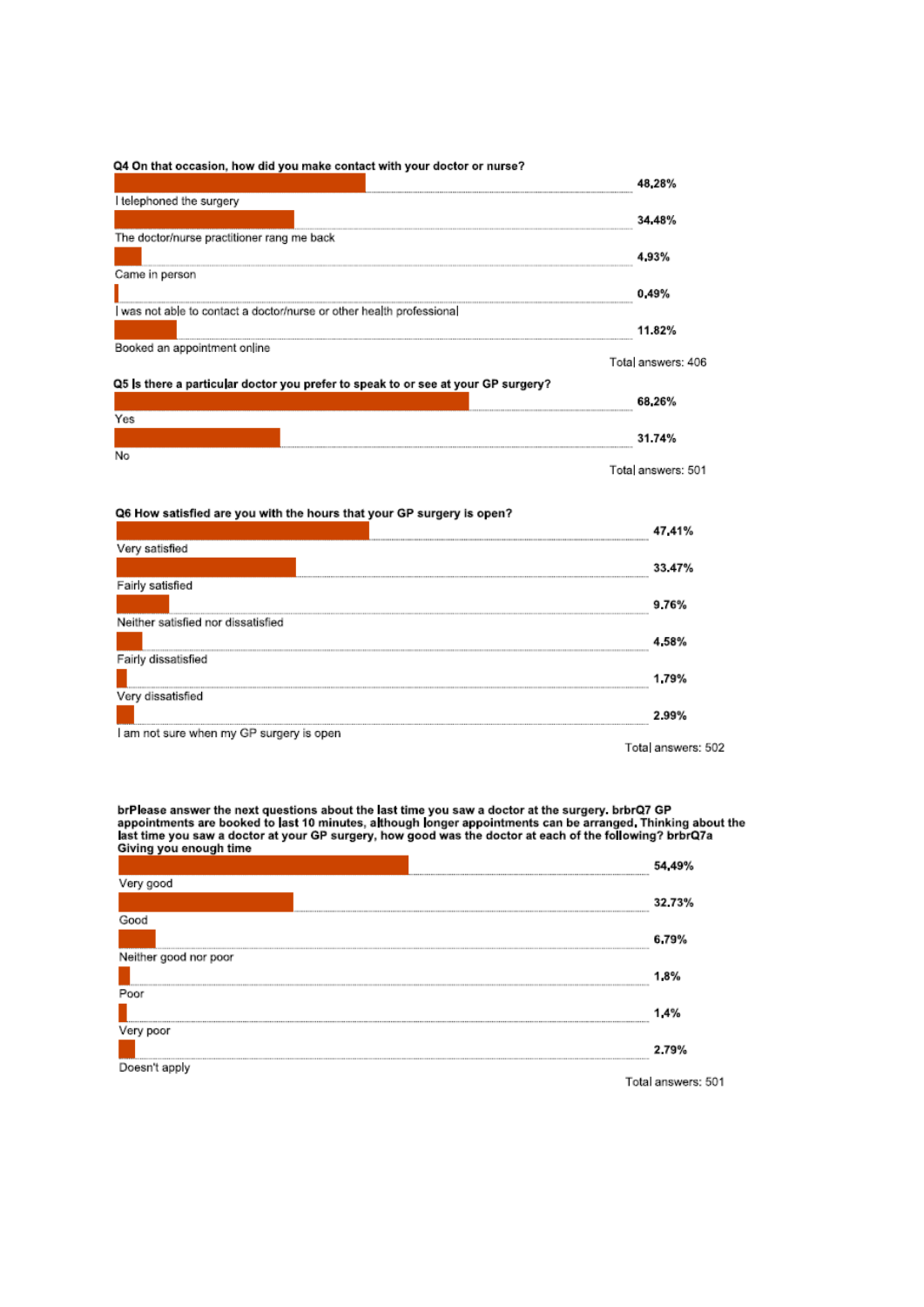| Q7b Asking about your symptoms |                    |
|--------------------------------|--------------------|
|                                | 58.68%             |
| Very good                      |                    |
|                                | 29.94%             |
| Good                           |                    |
|                                | 5.79%              |
| Neither good nor poor          |                    |
|                                | 2.79%              |
| Poor                           |                    |
|                                | 0%                 |
| Very poor                      |                    |
|                                | 2.79%              |
| Doesn't apply                  |                    |
|                                | Total answers: 501 |

|                       | 59.24% |
|-----------------------|--------|
| Very good             |        |
|                       | 28.31% |
| Good                  |        |
|                       | 6.02%  |
| Neither good nor poor |        |
|                       | 2,81%  |
| Poor                  |        |
|                       | 1%     |
| Very poor             |        |
|                       | 2.61%  |
| Doesn't apply         |        |

#### Q7d Explaining tests and treatment

| Very good             |                                                                |
|-----------------------|----------------------------------------------------------------|
|                       | 27.73%                                                         |
| Good                  |                                                                |
|                       | 8.3%                                                           |
| Neither good nor poor |                                                                |
|                       | 2.02%<br>2020年度更多重的2021年度是2021年度更多2021年度更多的120年度更多的120年度更多的120 |
| Poor                  |                                                                |
|                       | 0.61%                                                          |
| Very poor             |                                                                |
|                       | 9.11%                                                          |
| Doesn't apply         |                                                                |

## 07e Involving vou in decisions about vour care

Total answers: 494

| Qre involving you in decisions about your care |                               |
|------------------------------------------------|-------------------------------|
|                                                | 49.49%                        |
| Very good                                      |                               |
|                                                | 25.15%                        |
| Good                                           |                               |
|                                                | 10.34%                        |
| Neither good nor poor                          |                               |
|                                                | 2 03%                         |
| Poor                                           |                               |
|                                                | 0.41%                         |
| Very poor                                      |                               |
|                                                | 12.58%                        |
| Doesn't apply                                  |                               |
|                                                | Windows I was accepted to the |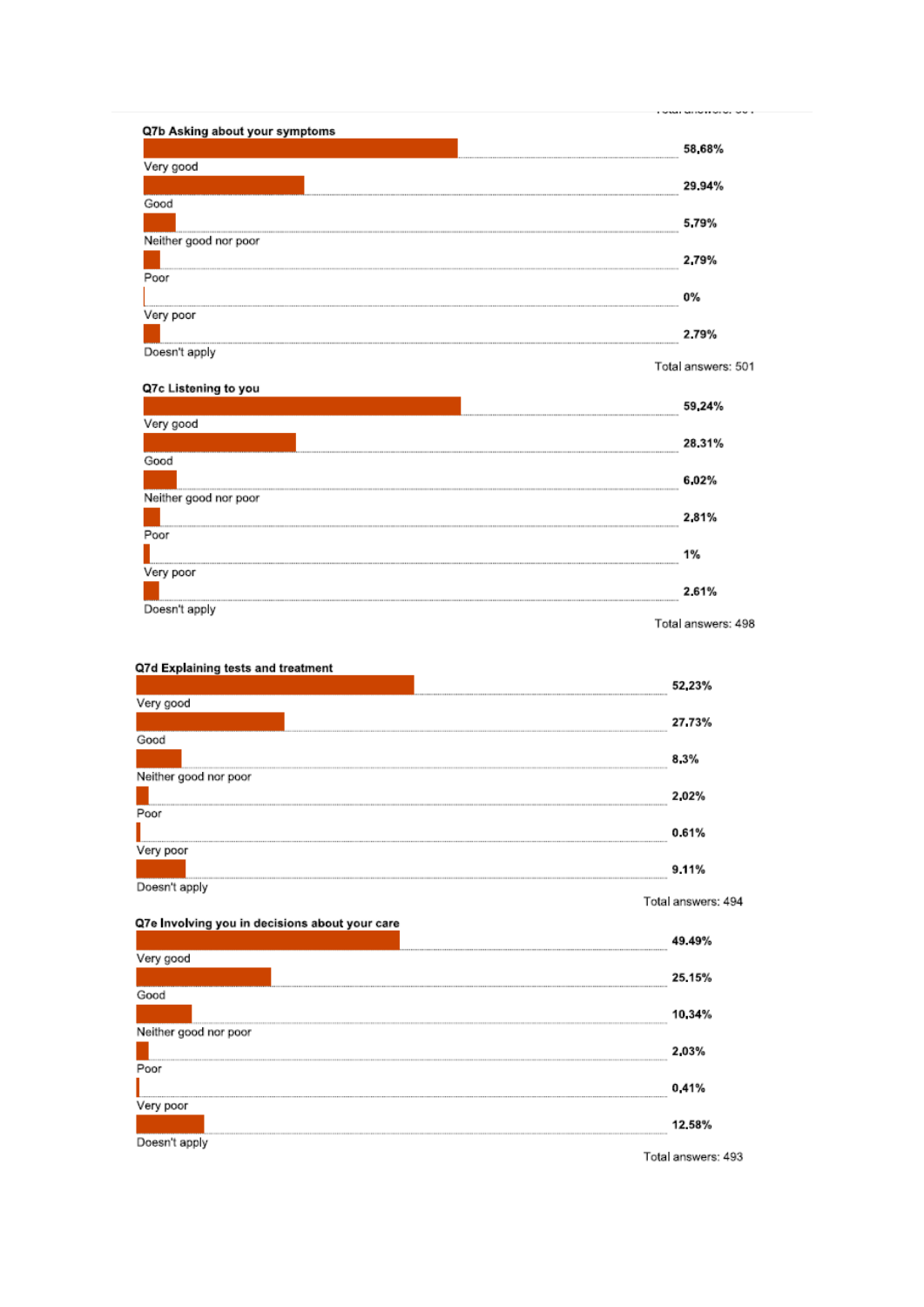#### Q7f Treating you with care and concern

|                       | 58.55% |
|-----------------------|--------|
| Very good             |        |
|                       | 26.56% |
| Good                  |        |
|                       | 8.25%  |
| Neither good nor poor |        |
|                       | 2.01%  |
| Poor                  |        |
|                       | 1.21%  |
| Very poor             |        |
|                       | 3.42%  |
| Doesn't apply<br>---  |        |

Total answers: 497

#### Q7g Taking your problems seriously

| wig running your propressed corrolled |                    |
|---------------------------------------|--------------------|
|                                       | 56.14%             |
| Very good                             |                    |
|                                       | 27.77%             |
| Good                                  |                    |
|                                       | 9.05%              |
| Neither good nor poor                 |                    |
|                                       | 3.62%              |
| Poor                                  |                    |
|                                       | $0.8\%$            |
| Very poor                             |                    |
|                                       | 2.62%              |
| Doesn't apply                         |                    |
|                                       | Total answers: 497 |

# Q8 Did you have confidence and trust in the doctor you saw? If the answer is no, would you like to add<br>comments?

|                                                   | 70.91%<br>                              |
|---------------------------------------------------|-----------------------------------------|
| Yes, definitely                                   |                                         |
|                                                   | 22.63%                                  |
| Yes, to some extent                               |                                         |
|                                                   | 3.23%                                   |
| No, not at all                                    |                                         |
|                                                   | 3.23%<br>                               |
| Don't know/can't say                              |                                         |
|                                                   | Total answers: 495                      |
| Q9 Have you seen a practice nurse at the surgery? |                                         |
|                                                   | 86.29%                                  |
| Yes                                               |                                         |
|                                                   | 13.71%<br>----------------------------- |
| No                                                |                                         |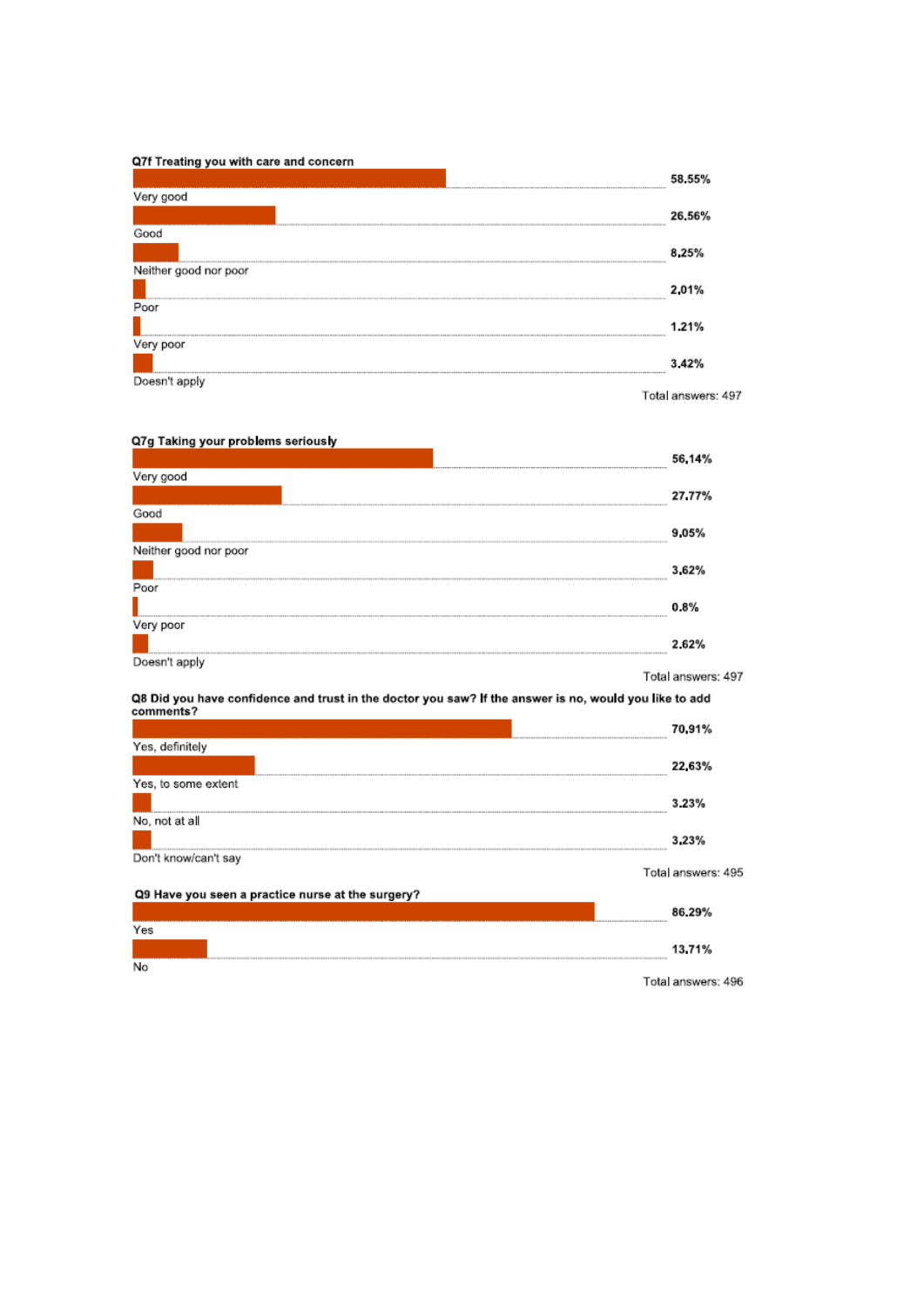#### Q10 How easy is it to get an appointment with a practice nurse at the surgery?

|                 | 11.36%             |
|-----------------|--------------------|
| Haven't tried   |                    |
|                 | 41,58%             |
| Very easy       |                    |
|                 | 39.15%             |
| Fairly easy     |                    |
|                 | .26%               |
| Not very easy   |                    |
|                 | 1.01%              |
| Not at all easy |                    |
|                 | 2.64%              |
| l don't know    |                    |
|                 | Total answers: 493 |

Q11 Thinking about the last time you saw a practice nurse at your GP surgery, how good was the practice nurse<br>at each of the following?brbr Q11a Giving you enough time

|                       |  | 55.94%             |
|-----------------------|--|--------------------|
| Very good             |  |                    |
|                       |  | 30.53%             |
| Good                  |  |                    |
|                       |  | 5.12%              |
| Neither good nor poor |  |                    |
|                       |  | 0.82%              |
| Poor                  |  |                    |
|                       |  | 0%                 |
| Very poor             |  |                    |
|                       |  | 7.58%              |
| Doesn't apply         |  |                    |
|                       |  | Total answers: 488 |

#### Q11b Asking about your symptoms

48,55% Very good 29,75% Good 6.61% Neither good nor poor 1.45% Poor 0.21% Very poor 13,43% Doesn't apply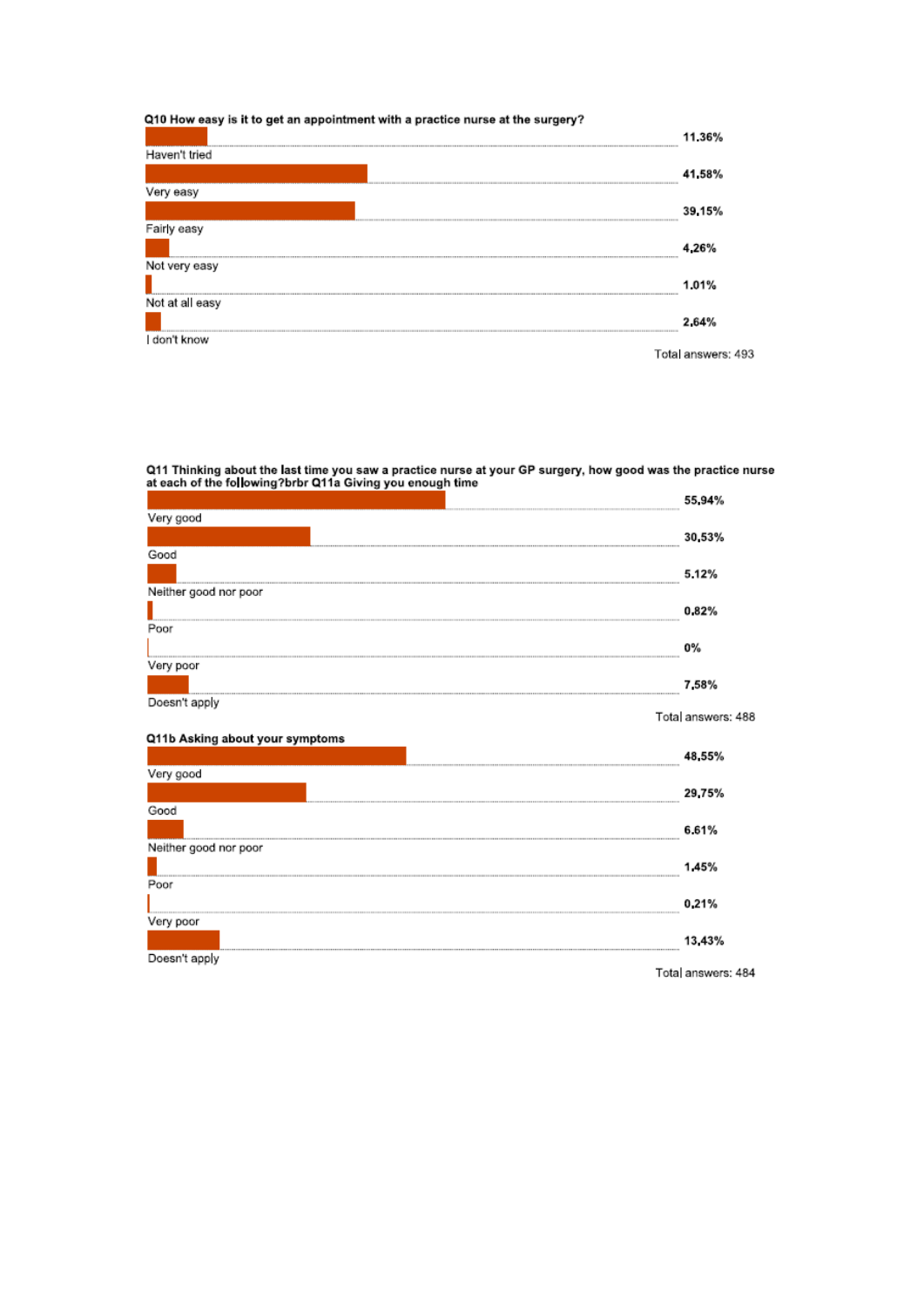#### Q11c Listening to you

| Very good             |                    |
|-----------------------|--------------------|
|                       | 32.02%             |
| Good                  |                    |
|                       | 5.61%              |
| Neither good nor poor |                    |
|                       | 1,87%              |
| Poor                  |                    |
|                       | 0.21%              |
| Very poor             |                    |
|                       | 10.4%              |
| Doesn't apply         |                    |
|                       | Total answers: 481 |

## Q11d Explaining tests and treatment

| Very good             |                    |
|-----------------------|--------------------|
|                       | 29.23%             |
| Good                  |                    |
|                       | 8.35%              |
| Neither good nor poor |                    |
|                       | 1.67%              |
| Poor                  |                    |
|                       | <b>0%</b>          |
| Very poor             |                    |
|                       | 16.7%              |
| Doesn't apply         |                    |
|                       | Total answers: 479 |

## Q11e Involving you in decisions about your care

| Very good             |                    |
|-----------------------|--------------------|
|                       | 25.68%             |
| Good                  |                    |
|                       | 12.32%             |
| Neither good nor poor |                    |
|                       | 1.88%              |
| Poor                  |                    |
|                       | 0.42%              |
| Very poor             |                    |
|                       | 21.5%              |
| Doesn't apply         |                    |
|                       | Total answers: 479 |

#### Q11f Treating you with care and concern

 $\equiv$ 

|                       | 48.45%             |
|-----------------------|--------------------|
| Very good             |                    |
|                       | 33.33%             |
| Good                  |                    |
|                       | 7.25%              |
| Neither good nor poor |                    |
|                       | 0.62%              |
| Poor                  |                    |
|                       | 0.41%              |
| Very poor             |                    |
|                       | 9.94%              |
| Doesn't apply         |                    |
|                       | Total answers: 483 |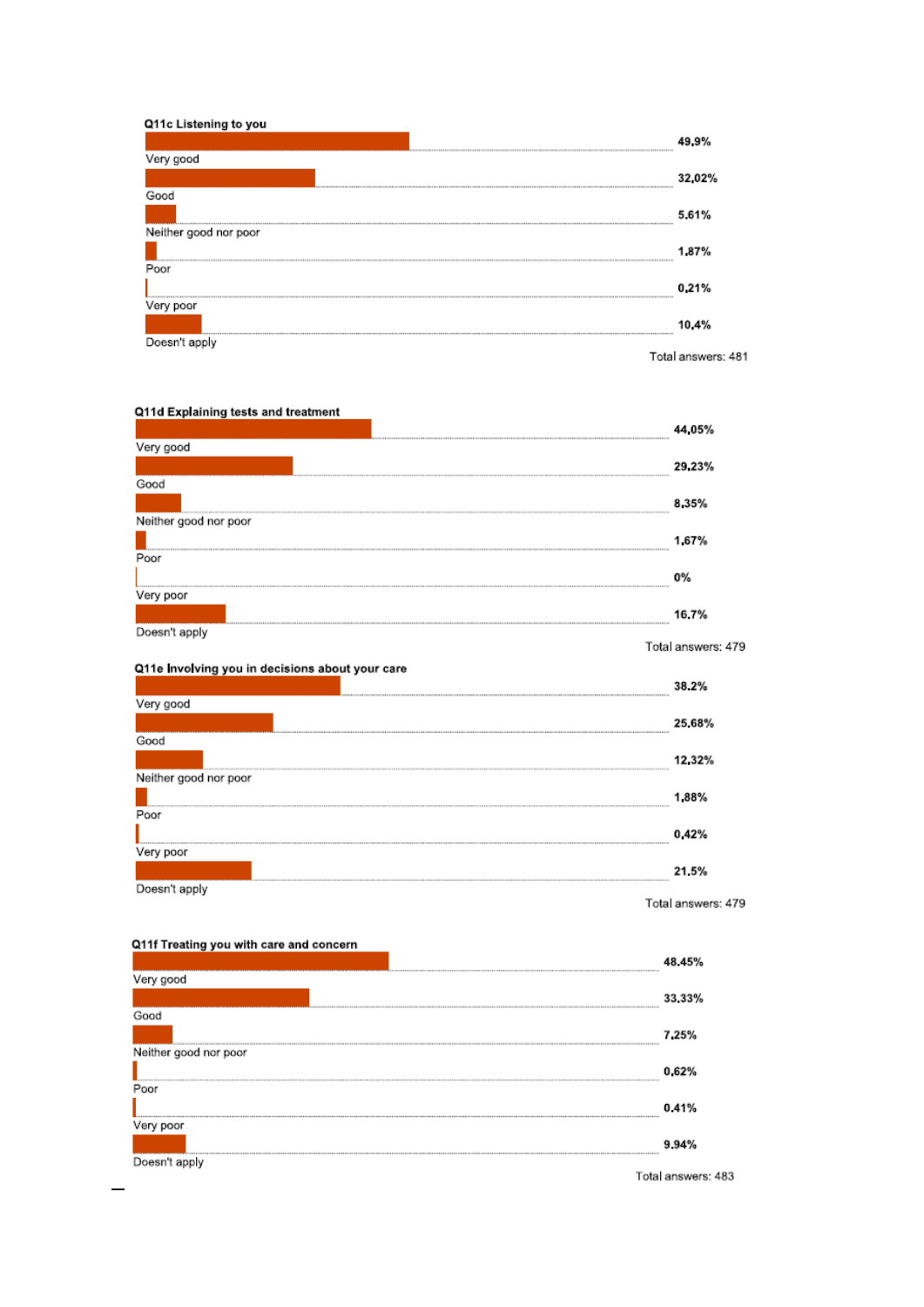#### Q11g Taking your problems seriously

|                                                                                                                      | 47.19%             |
|----------------------------------------------------------------------------------------------------------------------|--------------------|
| Very good                                                                                                            |                    |
|                                                                                                                      | 28,27%             |
| Good                                                                                                                 |                    |
|                                                                                                                      | 936%               |
| Neither good nor poor                                                                                                |                    |
|                                                                                                                      | 2.08%              |
| Poor                                                                                                                 |                    |
|                                                                                                                      | 0.21%              |
| Very poor                                                                                                            |                    |
|                                                                                                                      | 12.89%             |
| Doesn't apply                                                                                                        |                    |
|                                                                                                                      | Total answers: 481 |
| Q12 Is it easy to order repeat prescriptions?                                                                        |                    |
|                                                                                                                      | 91.67%             |
| Yes                                                                                                                  |                    |
|                                                                                                                      | 8.33%              |
| No                                                                                                                   |                    |
|                                                                                                                      | Total answers: 480 |
| Q13 Do you use the practice website for any of the following:                                                        |                    |
|                                                                                                                      | 29.25%             |
| Read information for example about services available, practice newsletter, Patients Association information, health |                    |
| news, etc                                                                                                            |                    |
|                                                                                                                      | 36.93%             |
| Obtain information (e,g, phone numbers, opening hours, closure dates)                                                |                    |
|                                                                                                                      | 33.82%             |
| I don't use the practice website                                                                                     |                    |
|                                                                                                                      | Total answers: 482 |
| Q14 Would you like more information about the Patients Association?                                                  |                    |
|                                                                                                                      | 22%                |
| Yes please                                                                                                           |                    |
|                                                                                                                      | 78%                |
| No thanks                                                                                                            |                    |
|                                                                                                                      | Total answers: 491 |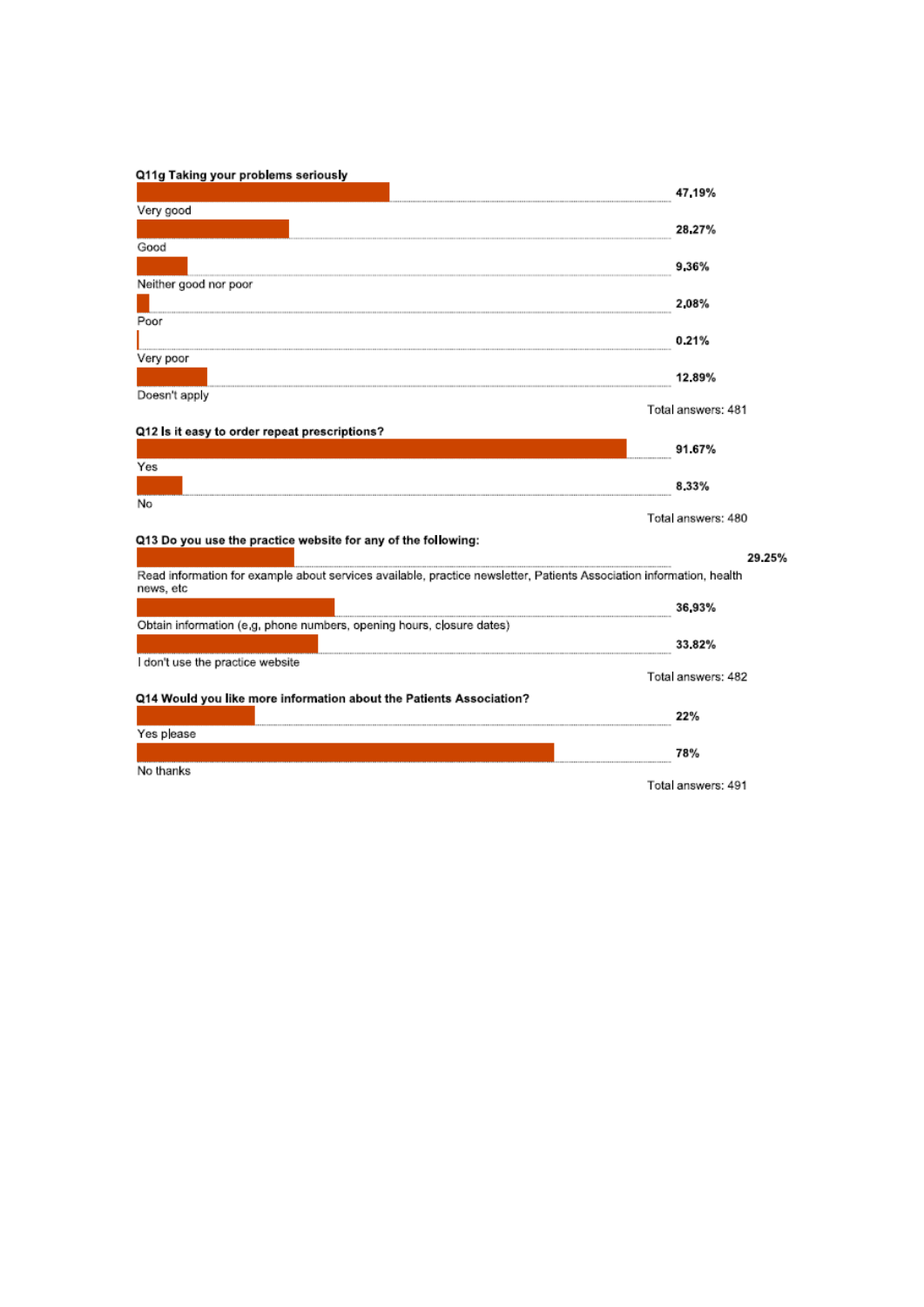|                                                    | 42.14%             |
|----------------------------------------------------|--------------------|
| Male                                               |                    |
|                                                    | 57,86%             |
| Female                                             |                    |
|                                                    | Total answers: 496 |
| Q16 What is your age?                              |                    |
|                                                    | 0.2%               |
| Under 16                                           |                    |
|                                                    | 0.8%               |
| 17-24                                              |                    |
|                                                    | 5.78%              |
| 25-34                                              |                    |
|                                                    | 12,95%             |
| 35-44                                              |                    |
|                                                    | 15, 14%            |
| 45-54                                              |                    |
| 55-64                                              | 22,71%             |
|                                                    | 31.67%             |
| 65-74                                              |                    |
|                                                    | 896%               |
| 75-84                                              |                    |
|                                                    | 1.79%              |
| Over 84                                            |                    |
|                                                    | Total answers: 502 |
| Q17 Do you consider yourself to have a disability? |                    |
|                                                    | 16.5%              |
| Yes                                                |                    |
|                                                    | 83.5%              |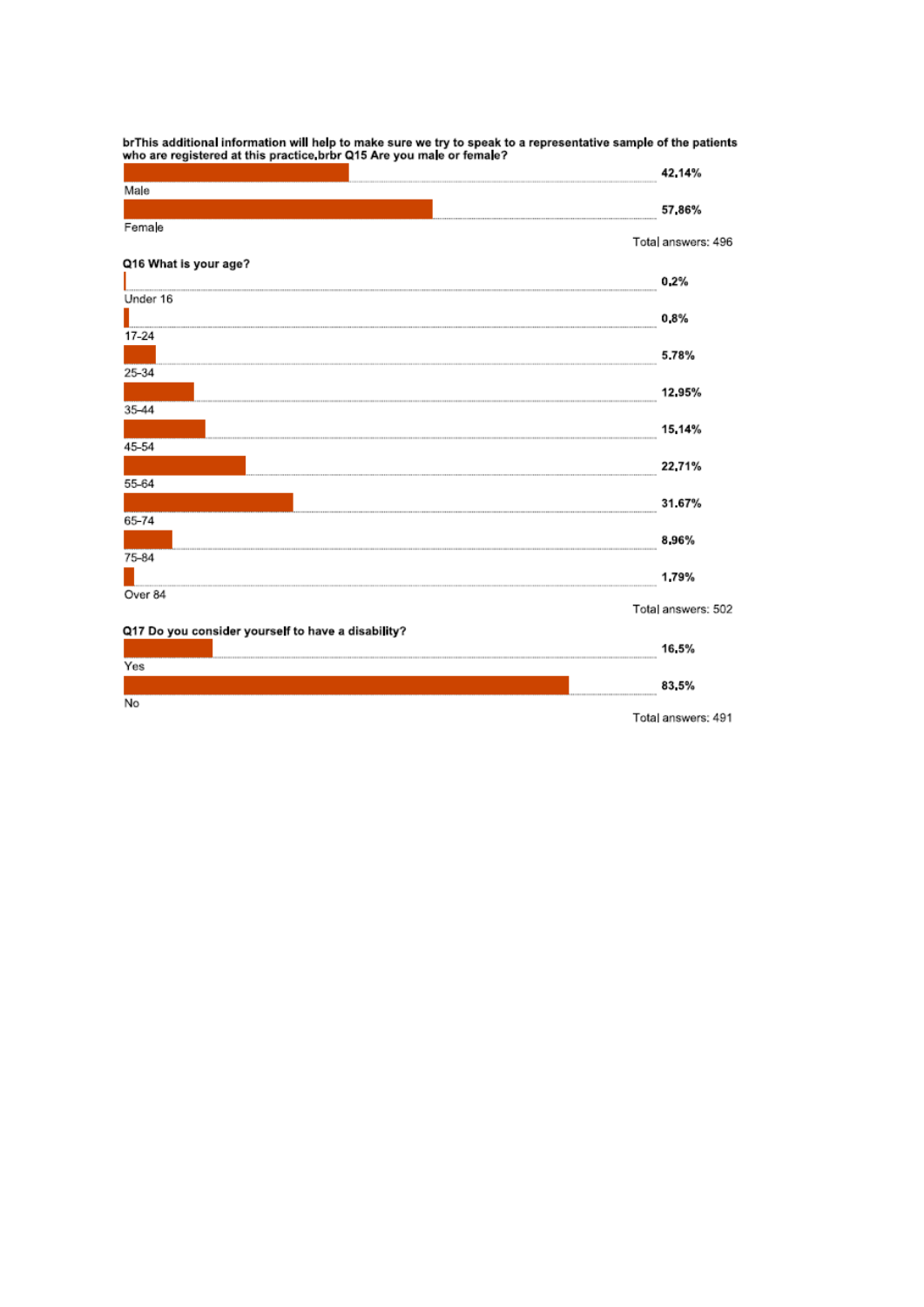| Q18 What is your ethnic origin?      |           |
|--------------------------------------|-----------|
|                                      | 95.18%    |
| White British                        | 0%        |
| White Irish                          |           |
|                                      | 2.61%     |
| White Other                          |           |
| Mixed (White and Black African)      | 0%        |
|                                      | 0.2%      |
| Mixed (White and Black Caribbean)    |           |
| Mixed (White and Asian)              | 0.4%      |
|                                      | <b>0%</b> |
| Mixed (Other)                        |           |
| Black or Black British - African     | 0.4%      |
|                                      | 0.4%      |
| Black or Black British - Caribbean   |           |
|                                      | 0%        |
| <b>Black Other</b>                   | 0.4%      |
|                                      |           |
| Asian or Asian British - Indian      |           |
|                                      | 0%        |
| Asian or Asian British - Pakistani   |           |
|                                      | 0%        |
| Asian or Asian British - Bangladeshi |           |
| Asian Other                          | 0.2%      |
|                                      | 0%        |
| Chinese                              |           |
|                                      | 0.2%      |
| Any other ethnic group               |           |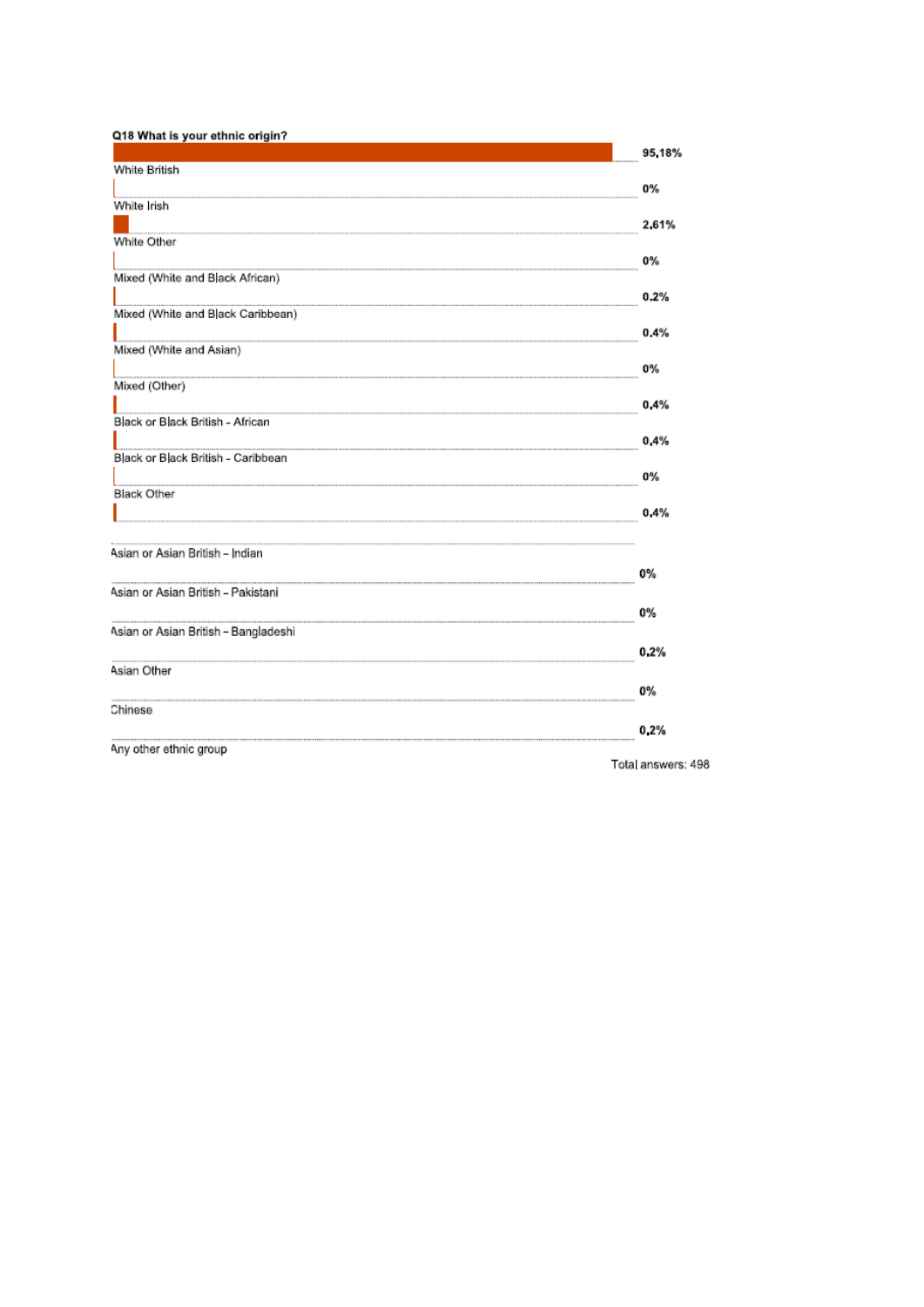## **Patient Survey Comments 2016**

## **Q, If you would like to comment on the hours that your GP surgery is open please do so in the box below.**

- Fine for me.
- When I was working, due to the unpredictable hours it would have been good to see someone after 1800hrs or Saturday/Sunday.
- Earlier opening hours for people who need to work away and leave the house before 7.00am. Or later hours maybe till 9.00pm.
- Work some distance from the surgery so would benefit from an occasional late evening option.
- Thankfully don't use enough to worry about.
- **•** Satisfactory.
- I'm very satisfied with the opening hours, being seen on the day is extremely convenient.
- The GP is open sufficient hours already. I know how to access care in an emergency. Hunt's 24:7 proposal is utter nonsense.
- Good opening hours.
- $\bullet$  It is ok.
- Would like surgery to be open later in the evenings, and more availability on Saturday morning.
- Generally satisfied but a brief spell on Saturday would be good.
- Satisfied.
- When I used to work, the surgery opening hours did not suit my working hours. Now I have retired the opening hours are no longer an issue.
- The hours are perfect. The issue is with the ever increasing non indigenous size of the UK populous.
- Waiting times at the walk in centre are horrendous at weekends when minor accidents tend to happen and surgeries are closed.
- Very satisfactory and I have used 111 on the occasions I had a problem out of hours. This worked very well.
- Ok.
- I do not know the full surgery hours. I feel there should be a visible notice of hours at the reception desk.
- I am retired. Hours fine for me.
- Why don`t they open on a Saturday.
- Quite happy.
- Yes. They could extend hours between doctors.
- This has always been a problem for people working full time like myself. Late nights are useful but having to take time off work for blood tests/ doctors' appointments can affect your working life. Weekends should be open. Most companies offer shift work to cover. Doctors should do the same.
- 1 late evening per week would be helpful.
- Few hours over the weekend if possible.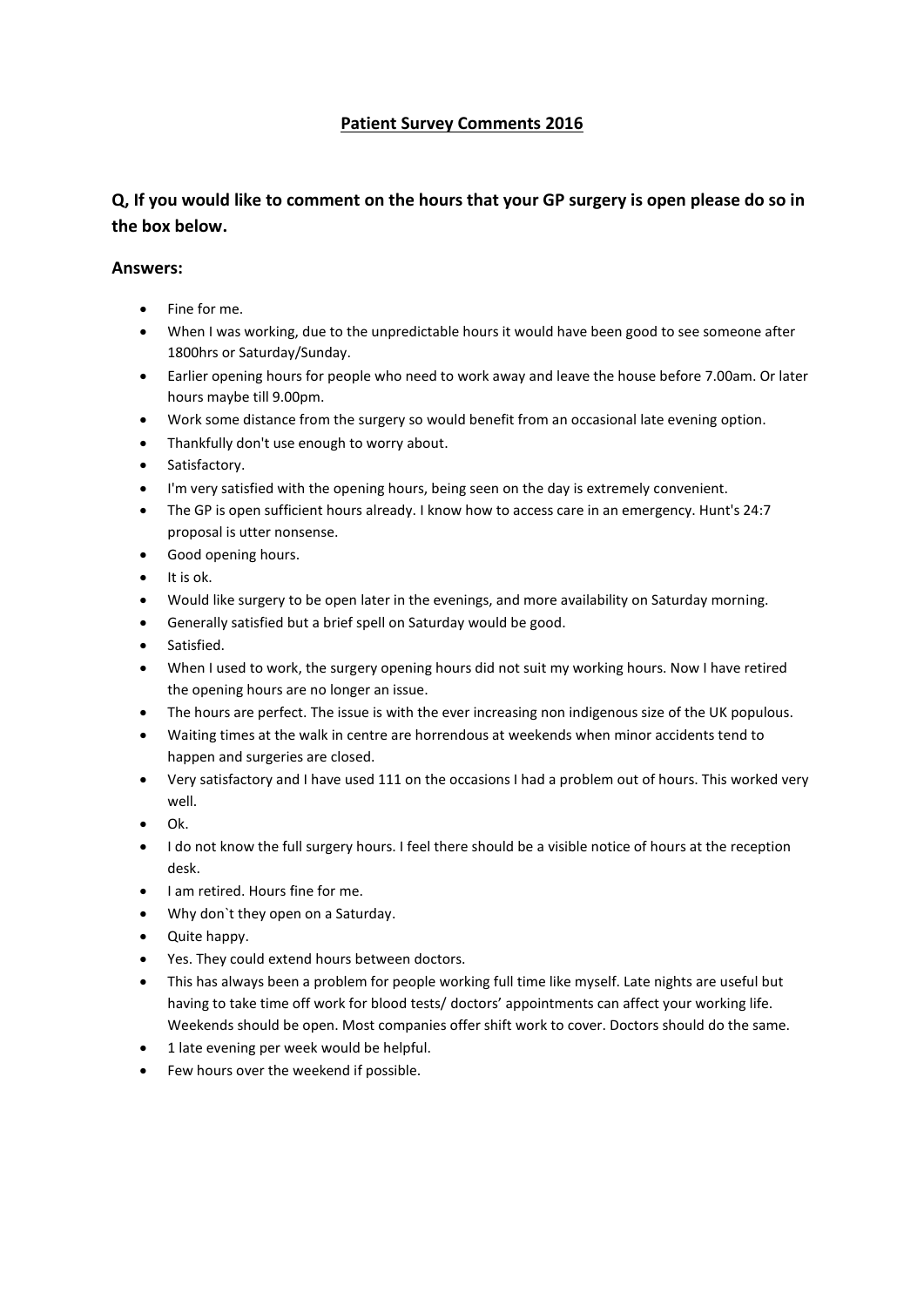## **Q, If you find ordering of repeat prescriptions difficult, please explain your concerns in the box below.**

- No, never had a problem.
- Ordering a prescription is generally very easy with SystemOnline, but medication dosage does not line up with what I was told for one medication - it is lower, so I run out sooner than when I am allowed to re-order. This leaves me without medication for almost a month.
- Usually give at least 72 hours but prescription rarely ready for collection.
- I would like to order prescriptions online but need access also when I am in Germany and this is NOT possible - I would like this facility to be made available.
- Very easy to do online at a time convenient for me.
- I went on website to order a repeat prescription recently and thought I had been successful. Screen gave no indication that because the item was not on "repeat prescription" I was unable to do this. Wasted trip to surgery to collect as a result. Website needs to be clearer and not allow "unauthorised" requests.
- Sometimes repeat prescription requests are not placed in the right place to them be found to hand over to the patient. Administrative systems must be improved; these are people's lives and quality of life.
- At times repeat prescriptions seem hit and miss. Link up with pharmacy could be more efficient.
- Occasionally the system does not 'right' itself allowing one to re order for the next time.
- I would like to be confident that I can order my monthly prescription on line.
- No problems.
- I keep getting different brands of medication which give me side effects.
- The whole process surrounding the collection of prescriptions at the pharmacy within the practice has been dire until recently. I now use System Online and although there was a teething problem with my log-in, things appear to be working well now.
- They are never ready when I come in to collect them.
- I don't find the process difficult, but I keep putting a comment to the effect that it would really help me if more than one month's medication (statins) could be prescribed at a time, as it is difficult for me routinely to get to the surgery in opening times. Does anyone ever read the comments attached to the prescription request? If there's a reason for not doing prescribing less frequently, perhaps someone could tell me, and I won't keep asking.
- I never need repeat prescriptions.
- Nothing wrong with the system. The problem is remembering.
- in the past an awful experience, last few time very efficient
- I get two repeat prescriptions put in the box at the same time but have been so that I go twice to get them
- With such an overload of patients I think the pharmacy does an outstanding job.
- Great system, only minor teething problems during change over to online service.
- Time taken to prescribe varies a lot. Sometimes very quick sometimes ages.
- Prescriptions are never ready; they are always behind reception even if left more than 72 hours.
- No problem ordering. The main problem is sending the wrong medication on many occasions.
- To complement the black box on the wall a secure letter box open all hours would be useful.
- You are meant to get two full months of medicine per line of prescription. That is therefore 3 off things that have 28 pills, or 25 doses not 2. Please ensure people are not short changed.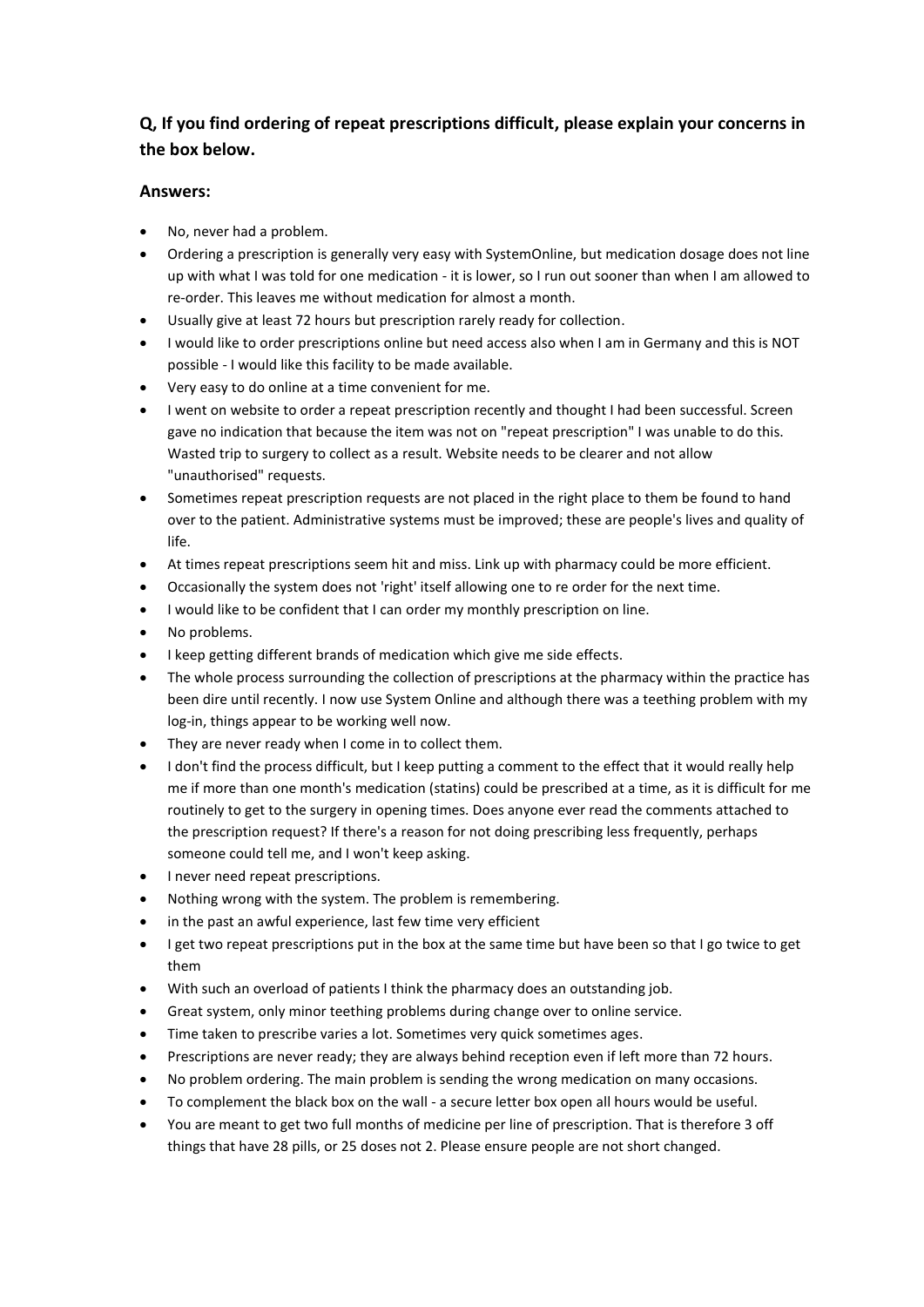Order prescriptions have been very easy online now. Previously having to go into doctors or being treated over the phone with medication and not being seen worries me.

## **Q, Is there anything you would like to see on the practice website? Please specify what information you would like to be able to access.**

- I like the website, it's easy to search for things and doctor availability page is particularly helpful.
- list other forms of treatment from acupuncture to stopping smoking if they exist perhaps launch paid treatments
- Happier more caring and friendly receptionists is my only concern.
- Website is pretty good; I find there is something new nearly every time I visit. I like the new Facebook page too.
- 'Ticker tape' news line is annoying; better to have a coloured box to help visitors see news items. Very old fashioned site. Have given up on online booking system and i work with computer systems for a living. Confusing.
- I cannot use a computer.
- Would like to see a provision to be able to submit my self-tested INR results more easily on line for inclusion onto my medical records. Maybe there is and I have not found it yet?
- I am happy with the website content.
- I had some blood tests done recently and I would like to be able to access the results online.
- Not used.
- If for example my mother needs medication that she can be connected to me at this address while a temporary patient so I can order her tablets for her online via your website if necessary.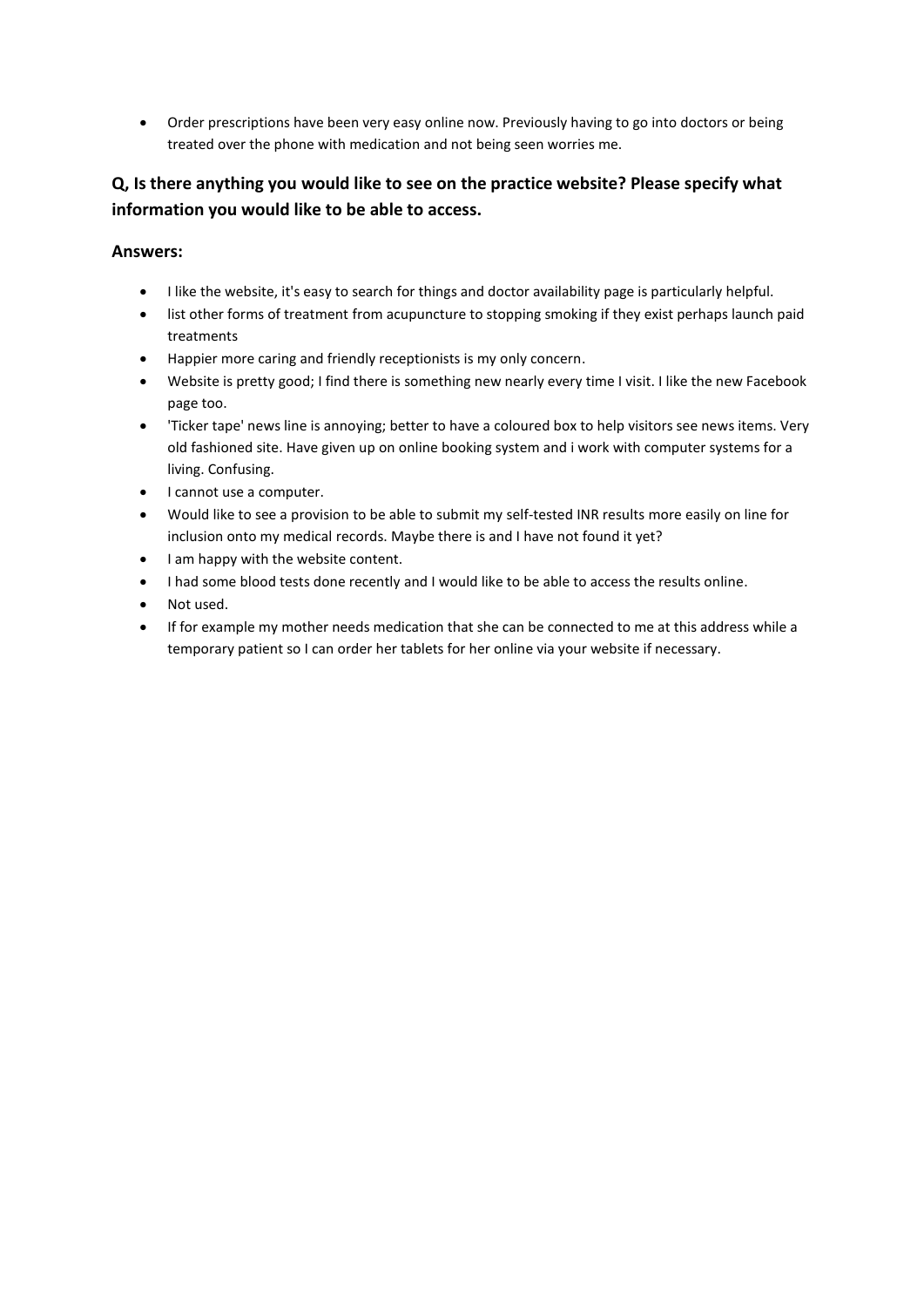## **Q, Is there anything else you would like to add?**

- Good practice, can't fault care they are providing.
- I've not had to see a doctor since I have been registered with the surgery but I have seen a few nurses and they have all been excellent.
- Yes, I do not like being diagnosed over the phone it is very wrong. I was told by one doctor, when I asked for a face-to-face consultation, that I was welcome but the diagnosis would not change.
- Make access to own records easier.
- Your **NUMBAL** lady receptionist is the best by far! Professional, friendly and extremely helpful. The others are polite, but she is the best!
- SOME doctors can be a little blunt at times making a stressful situation worse!
- Although I know you can book a double appointment I don't think I would know whether I need one or not. I sometimes feel rushed because I know I have a limited amount of time.
- All is fine, but somewhat unhappy receptionists need cheering up. Especially the  $\blacksquare \blacksquare \blacksquare \blacksquare \blacksquare$  lady, who is very loud and overbearing. She needs to be kinder to people and listen.
- No. satisfied with the service bearing in mind all concerned are human.
- Doctors, nurses and secretaries I have come across are all very professional, caring and helpful. The same cannot be said about some of the receptionists, they would benefit from basic customer care training. I would not employ them as face of my business.
- I think that the service offered by Yaxley Group practice is exceptionally good.
- As far as I am concerned I receive excellent care from GPs and other staff. Shame about the unclear and clumsy online system.
- My problems have been very difficult and taken a very long time to diagnose, but everyone has been great and helped me as much as possible along the way. I have nothing but praise to give especially to Dr Gela, he has made a big difference in my life so thank you very much, still a long way to go and I'm sure you will still help me with the rest of this painful journey.
- Please may we go back to a proper appointments system? It's a crazy idea to have to phone, ask for an appointment, be refused, then be called back by a doctor, which as a working person i can sometimes miss, then you have to try calling them back, and they're busy. Madness. PLEASE may we also have an assigned doctor. I have been to so many, they NEVER spend enough time looking at my records and either miss stuff I have to remind them about or ask me the same questions, over and over, or offer the same, previously discounted treatment. Thank you.
- I need to develop a relationship with one doctor.mi have seen so many,mI am confused, and so are they. English is a second language, I have been here for 50 years and can communicate well, but I am tired to explain the same things to different doctors who are impatient with me. I want to see a doctor not a nurse even though they are kinder, they do not have the same amount of information and understanding as doctors auto medicine. I sometimes feel that because I am seen as a foreigner, I am not good enough to be seen by a doctor.
- I have been using Yaxley Group Practice for many years and have always found the it , the doctors and the service superb. Thank you.
- I feel we are lucky to have ygp when I hear comments from friends and family away from this area who have real difficulty in getting appointments to see their GP. Thank you and well done.
- It is very difficult to get to see a doctor face to face. They only want to deal with telephone appointments. The telephone appointments are very quick and you don't have enough time to get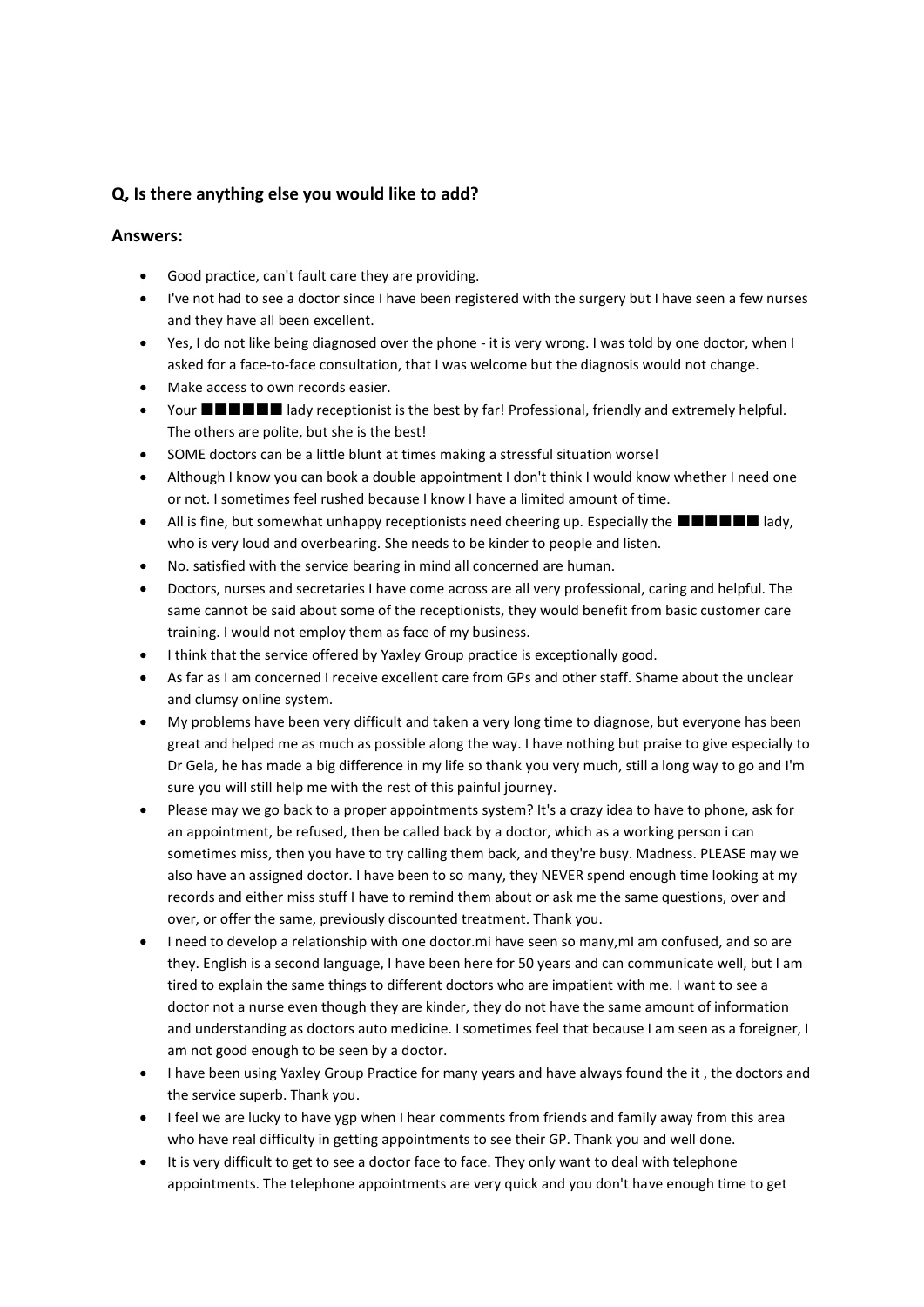questions or worries asked or answered. Sometimes I have spoken to a doctor on the telephone and they haven't answered all my questions and have cut me off mid conversation as the call has taken longer than expected. It is difficult to speak about some issues on the telephone and sometimes it would be nice to get some reassurance from a doctor face to face. It is also very difficult to hear what the doctor is saying on the phone. Their voices are sometimes very quiet as if they are not talking directly into the phone and you often miss what they have told you but you don't have time to ask them to repeat it because they end the call. I feel I can't contact the doctors unless it is an extremely serious problem. They make me feel as if I am wasting their time and then I spend weeks worrying that a problem will go away and not get any worse.

- I do not call to attend the surgery very often partly because I find the system awkward in that when I do ring it is because I consider I may need to see a doctor. At times it is not possible to pick the call back and then the process becomes difficult. For this reason some of the time I don't bother and just try to sort things out myself. I find the call back very short and sometimes have the impression that I am on a tick list and the sooner the call is over the better. I try hard not to waste NHS time as I know everyone is busy and so I do understand it must be frustrating. I do like call back system as a way of talking to a Doctor to gain reassurance that you are doing the right things to add recovery useful and so meaning that you do not have to attend the surgery or take up their appointment time.
- Please get back to the old system of phoning to get an appointment and not having to wait in for a doctor to phone you and diagnose your symptons over the phone because they don't want to see you.
- We registered with the practice Oct 2014 and I have yet to see any doctor let alone the name on my repeat prescription. I handbook states that my husband & I would have an initial consultation. I have wanted to discuss an on goinghealth problem with a doctor.
- Some of the receptionists don't belong at a doctors practice. Attitude and manner are just appalling.
- Dr Hamilton is an amazing Doctor who made me feel so reassured and cared for when I brought my baby in to see her.
- I have been on the same medication for anxiety for a few years now with no follow up from the practice. it seems that once you are out of the surgery that is it.
- I believe that all our Doctors deserve far better conditions and much less stress. Judging by a recent informal procedure, the Doctors lateness (1 hour without apology) and stoic approach, he must be under too much stress. I tried hard to find a way of explaining this attitude and this is my thoughts.
- I've found that requests for referrals have taken significant time to be acted on.
- I am happy with everything. My friends and colleagues are always complaining about their doctors. I have nothing to complain about.
- Standard procedures of referral to a physio then on to musculo-skeletal then pain clinics before an xray/scan are far too lengthy and non-productive in many cases. there is still a tendency for referral to nurse-practitioner rather than seeing your doctor.
- My husband had a letter before his birthday regarding an annual check I did not is this because he is under 60 and I am over?
- Whilst appreciating the triage system of phoning 1st and then getting an appointment the same day if necessary there appears to be no allowance whatsoever to book an appointment in advance to discuss overall concerns. For example i wish to make an appointment to discuss non-urgent aches and pains and possibility of HRT/menopause symptoms etc with a GP but there is no facility to do so. I work full time and cannot just wait in for a doctor to call whenever with the possibility later the same day. i want to see a female doctor who specialises in womens heath yet cannot do so.
- The service is appalling- the doctors refuse to deal with patients other than ont he telephone which isn't always appropriate. If I could swap to another practice I would, however I have been told I have to remain registered here. I prefer to use the walk in centre or A&E if I need to see a doctor.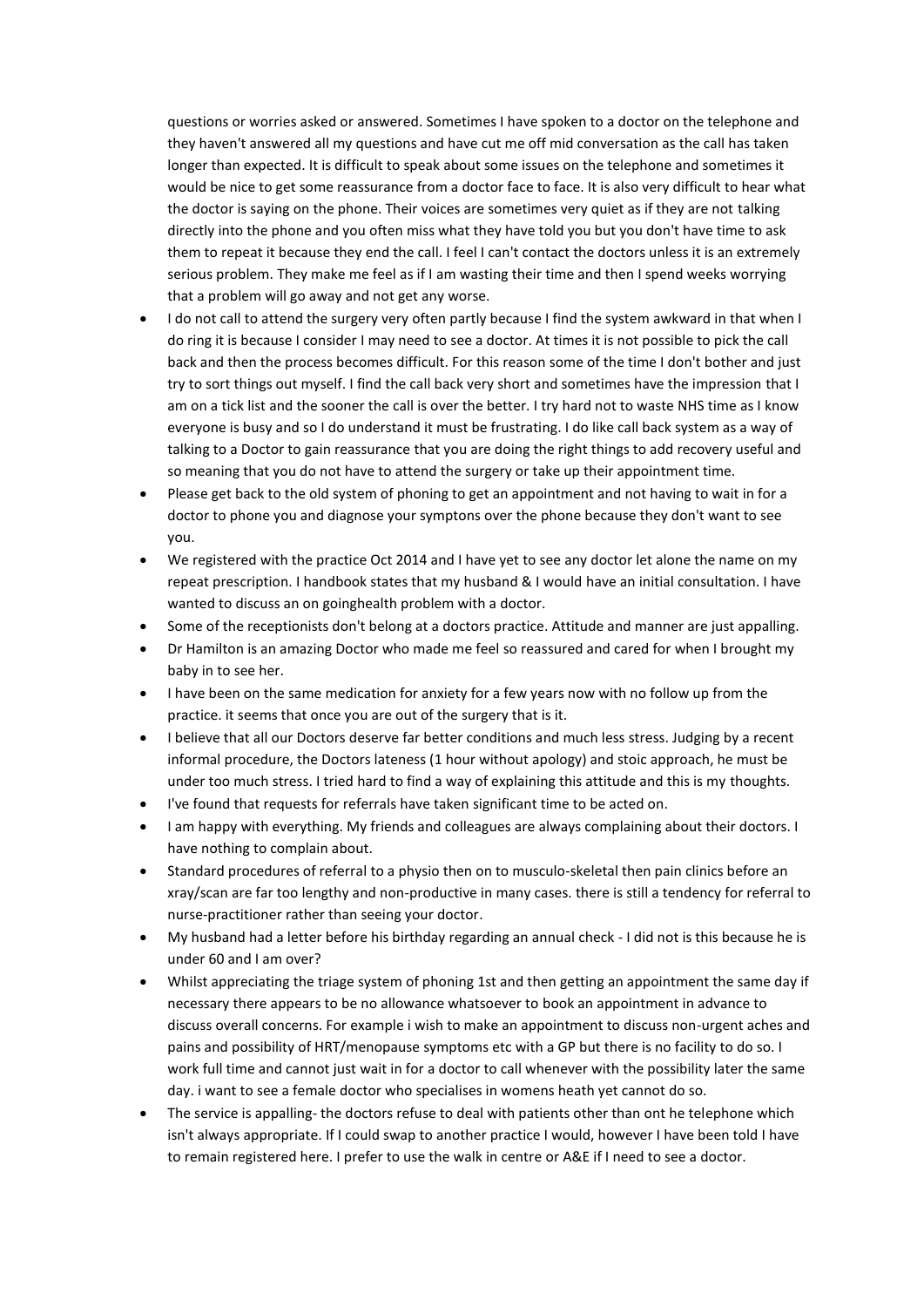- Waiting for a call back is not helpful when you work full time. Was disconcerting being told by the doctor to look online for info about by problem and the drug I was told to take, rather than said doctor giving me the information.
- I am thinking of changing doctors due to the fact that you can not call and get an appointment you have to call then wait all morning for the doctor/nurse to call and I do not like the reception team asking "what do you need to see the doctor for" they are not medical trained also the mater could be private. I love the doctor I see he is fantastic and I like the location and hrs of the surgery but I would like to be trusted that if I am calling to make an appointment I am actually in need of seeing a doctor/nurse. Please Please change this policy if possible.
- I appreciate Yaxley is a very busy surgery but I feel not enough time is taken by the GPs to actually listen and build a rapport. I personally feel this is most important especially to patients like myself who are not as young as they would like to be and think they are just one of a number. I am quite new to the area and miss the more personal approach and friendliness I experienced at my previous surgery. I would willingly pay for private consultations if I could experience the same service, although I do not think this should be necessary.
- After speaking to the Doctor of my choice,I am always passed over to the Nurse Practitioner or Registrar for the appointment. Never get to see the Doctor of my choice.
- I don't like having to give sypmtoms over the phone to a doctor especially when I am at work and also its a bit like I am self diagnosing. I do understand though that this keeps unneccessary visits down but I worry that I havent explained myself properly and therefore something could get missed.
- I'm not a fan of having to make appointments on the day if the consultation is non-urgent. It is hard to plan around it, and non-medics can be busy too.
- Very satisfied with care and treatment.
- I think this GP practice is run very well. Great.
- You presume everyone has access to a computer. This is not so. Many older people do not even know how to operate one.
- Always very professional when I have been in the surgery.
- I am very happy with the service I receive.
- I do not think YGP is as good as in the past few years.
- I have no complaints about the practice. I have always been seen when needed. Good job well done!
- Suggest an online travel vac information sheet and online request for vacs.
- Excellent surgery, no complaints.
- Unfortunately the practice is not as good as it used to be. I guess things change but no doubt it is down to finance.
- Do think service care by Dr Gela is wonderful, 2nd to none.
- Some of the receptionists are extremely rude!!
- I think YGP is an excellent surgery with good professional doctors and staff, well done!
- Why when I phone to speak to a doctor they make an appointment with a nursing practioner.
- We have an excellent practice with little to criticise.
- The treatment and care I have received at the surgery has always been good and caring.
- We are fortunate to have such caring healthcare professionals@ YGP.
- $\bullet$  Keep up the good work :)
- Waiting times on the telephone to make an appointment. This could be better.
- Generally Yaxley Group Practice is excellent and should spread best practice to all the other pathetic practices.
- We are very satisfied with the good service the practice provides, and with the dedication of the staff. Thank you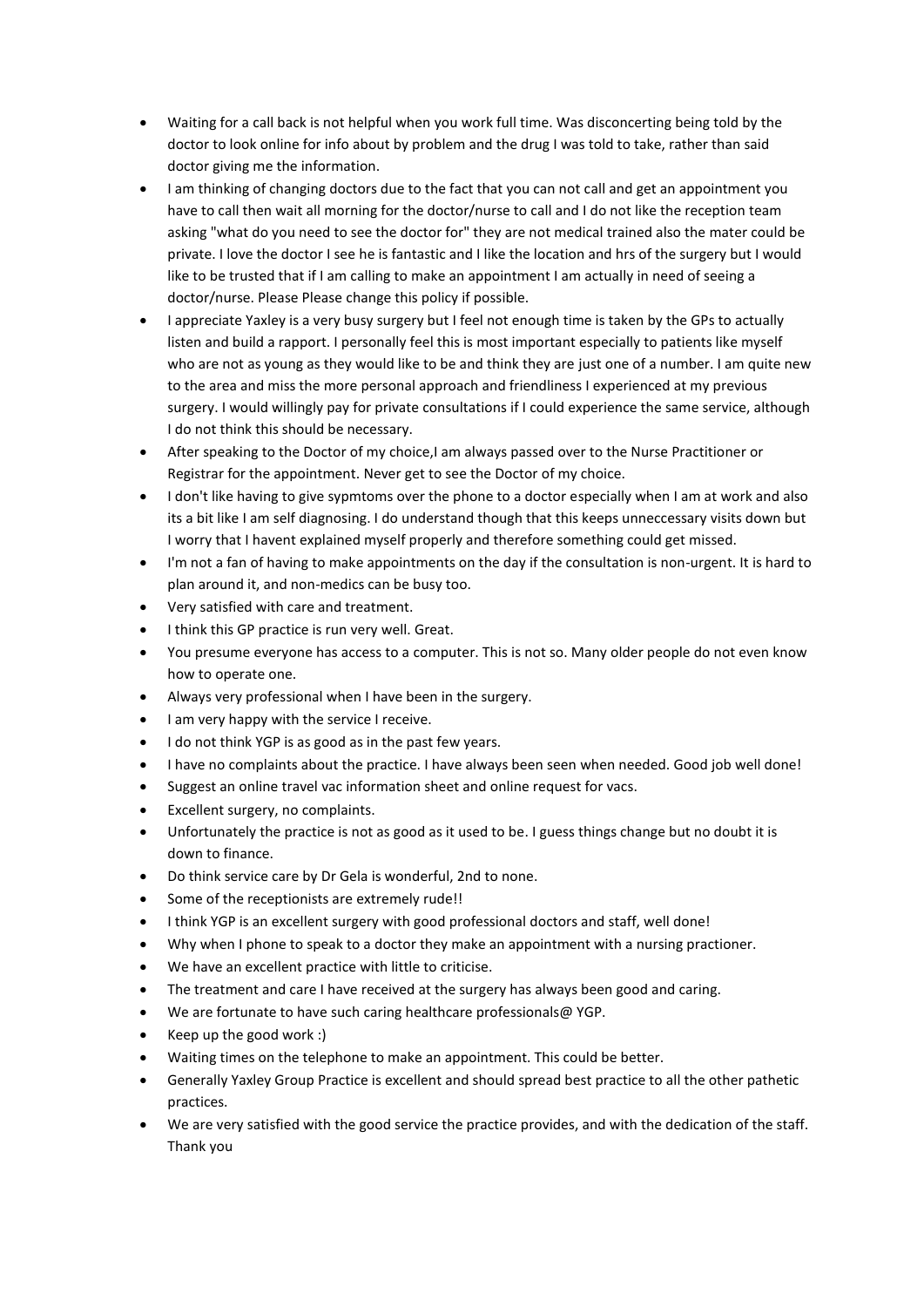- I have always been treated with the greatest care at Yaxley Group Practice and have recommended them to my friends.
- I am very happy with the service and care at Yaxley Group Practice. Thank you.
- Only that I consider Yaxley Group Practice to be excellent.
- I am happy with everything from Yaxley Group Practice.
- I am happy with all services.
- I would like to have access to systmonline when I am abroad as I travel frequently. Thank you.
- Dr Gela is the most caring fantastic doctor. Can always rely on him. Our family just love him  $\odot$
- I realise it is tough given the number of patients and guidelines for times allowed for each patient to be seen, but when cursory phone calls are not sufficient, or are felt to be insufficient by the patient, they should not be treated abruptly in order to try to reduce the number that need to become proper appointments. The system is inhumane and can only lead to mistakes, suffering and potentially death.
- The reception and trying to call/get through to a doctor has greatly improved since we first started using YGP. Everyone has been very pleasant and helpful. When a doctor or nurse practioner gives you time its worth a thousand times for a person that feels unwell and unwanted. Some force themselves to go to a doctor, so its not an easy task! Thank you YGP.
- This is a excellent surgery, well done all.
- im not white british im white ENGLISH
- Reception Staff behave as doctors and are not always polite or helpful.
- There are times when I wish to see a Doctor face to face rather than a phone call.
- More information about the patients association.
- Everyone is friendly and helpful.
- Excellent Surgery with good staff.
- I have no concerns or worries about this surgery.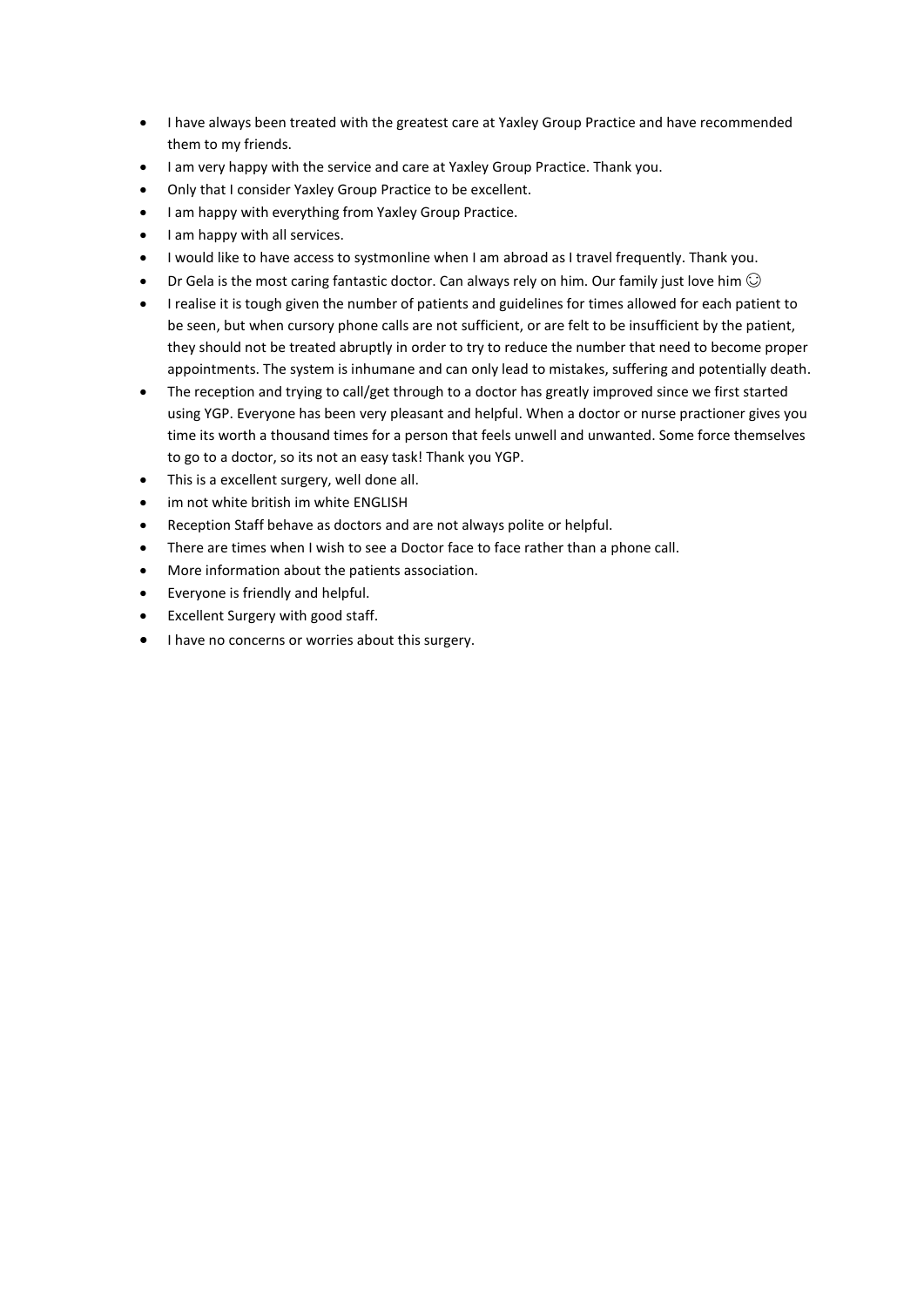## **Friends and Family Test**

**Report shared:** on practice website, Facebook page, internal TV system, noticeboards in the waiting rooms, shared with Patients' Association and with practice staff.

| Report dated: 01/04/2015 through to 31/03/2016 |                            |
|------------------------------------------------|----------------------------|
| <b>Yaxley Group Practice Statistics:</b>       | <b>Number of responses</b> |
| <b>Rating question</b>                         |                            |
| <b>Extremely Likely</b>                        | 20                         |
| Likely                                         | 3                          |
| <b>Neither Likely nor Unlikely</b>             | 4                          |
| <b>Unlikely</b>                                | 5                          |
| <b>Extremely Unlikely</b>                      | 11                         |
| <b>Totals</b>                                  | 43                         |
|                                                |                            |

# FFT Results



## **Breakdown**

46% 26% 12% 9% 7%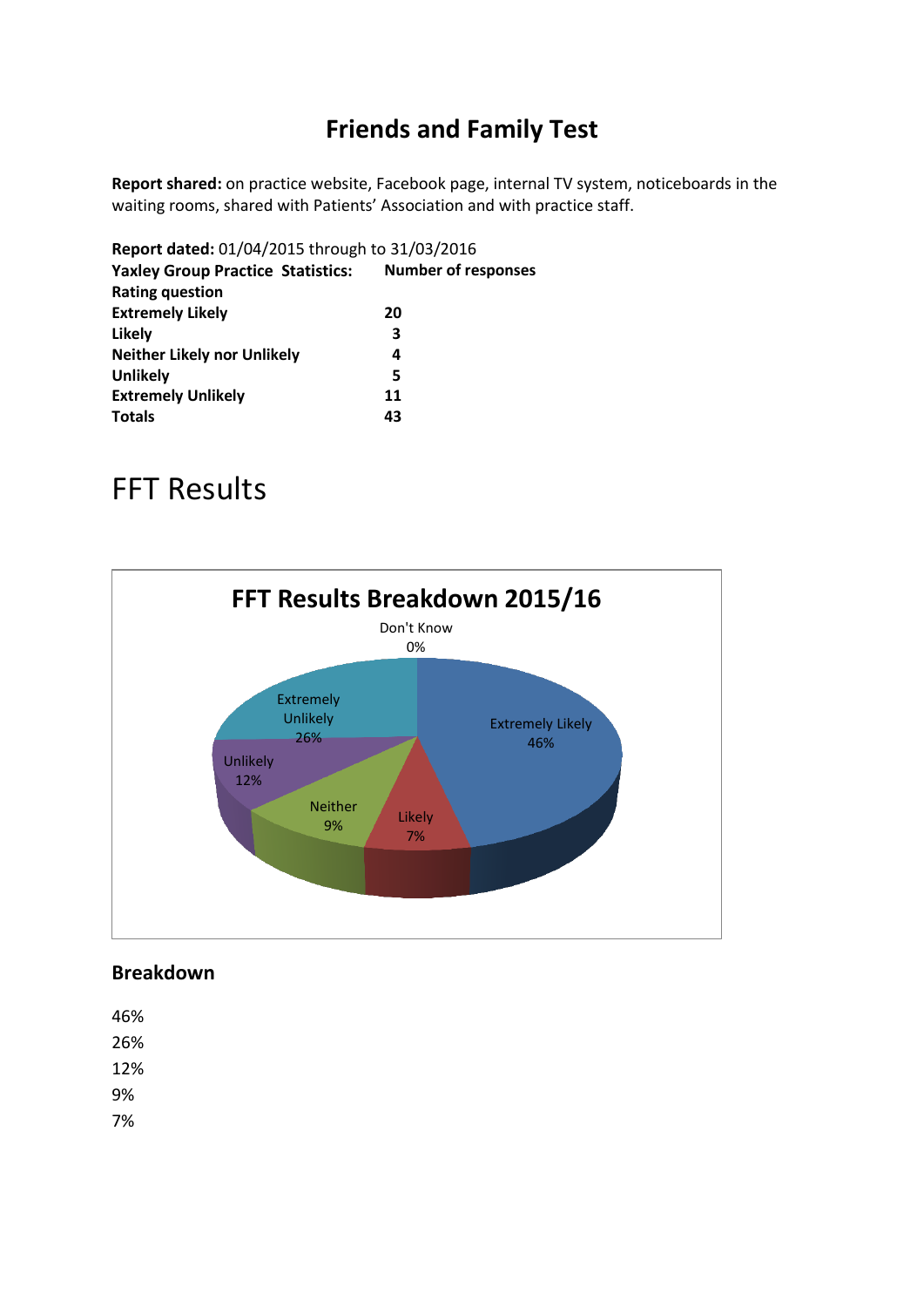## **Yaxley Group Practice Results Breakdown**

Extremely Likely Likely Neither Likely nor Unlikely Unlikely Extremely Unlikely

- 53% of patients who took the Friends and family Test were happy with the service they received
- 9% were neither neutral about the service
- 38% were unhappy with the service they received

## **The Positive Feedback included:**

- Always able to speak to or see a GP, friendly efficient staff all round excellent service.
- Would definately recommend this surgery!
- Easy to get appointments and record of excellent care
- I think the ladies you have working on reception, particularly the ones that have been there a long time are brilliant.
- I have always been able to speak to a GP at any time of the day. The care and help provided is always consistent. Best GP practice I've ever been registered with.
- Always able to get an appointment, staff are all friendly and helpful, I feel confident coming to you with any issues.
- Telephone consultations are provided very quickly and I'm always offered a sameday appointment if it's needed. The quality of care from my GP is excellent.
- The women who i had didn't have a fully solid answer and brought in a second more qualified doctor and together they sorted my problem which ended up being very simple to fix.
- Very helpful
- Extremely happy with call back system and blood work appointment
- We are totally happy with Yaxley Group Practice
- Always receive excellent care especially Dr Hammersley, always feel she cares and has time for you, never have a problem should I need an appointment, with any Dr
- A first class practice who have always been there when I needed them The telephone consultation system is very efficient and I have never been let down when I needed advice.
- I have always received good care from YGP.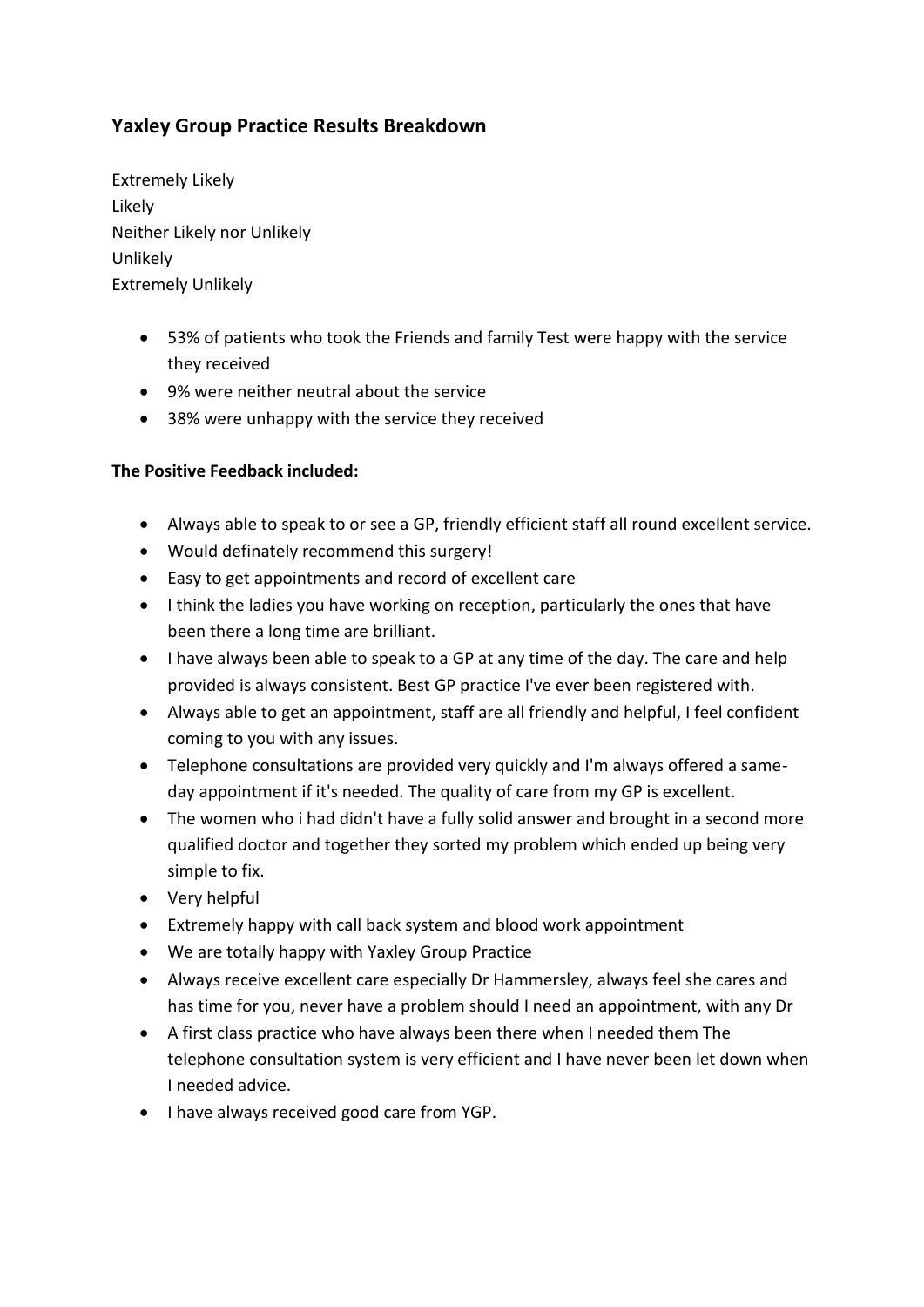- The "doctor first" system works brilliantly. A doctor will always ring you back on the day you call the surgery, and will make an appointment to see you that day if necessary. The service given by the GPs is excellent.
- The service is excellent, all staff are willing to help and respond to any requests promptly and with commendable tolerance. The appointment system, with Doctor/Staff call backs is very good and works very well for me.
- No problem with the online system quick and easy to do.
- I am satisfied overall with the treatment I have received. At times I find it frustrating when attempting to contact Reception for test results, Could these be made available on line?

## **The Negative Feedback included:**

- Care at the practice has gone down hill since doctor first was started.
- Persistent inaction , refusal to refer even on a private basis. Telephone triage a means to simply ignore issues, made to feel unable to ask to be seen due to superior and arrogant attitude of doctors, a culmination of this has now lead to both of my closest family members being hospitalised and seriously ill I am looking at options for other GP care
- Wont let me make an appointment in advance when I work full time.
- Total lack of communication between different groups
- The refusal to give face to face appointment and insisting on any diagnosis being done over the telephone. This is rather difficult when you have hearing issues and is on contradiction of equality and diversity policies Poor service when trying to obtain a repeat prescription- lack of communication means it invariably goes to the wrong place against my wishes if it has been processed at all.
- Because it is difficult to phone, get an appt and be expected to discuss health over the phone when at work with colleagues listening in, very embarrasing. difficult to plan an appointment, and to achieve seeing a doctor is a miracle which is why the surgery is nigh on empty when you get there, my last appt the nurse practitioner was running 25 mins late. I feel fobbed off being sent to a Nurse Practitioner who asks me "so what do you expect me to do to help!" I'm not the medical expert and it takes a lot before I now even think about getting treatment. Service has gone down. Evident don't want to spend money diagnosing when they can give anti inflammatories a a quick solution. Feel let down.
- Disgusting reception response times for answering calls Doctors rush appointments Appointments very hard to get and are often very late Under resourced for catchment area
- Too hard to make an appointment. When an appointment has been made, the quality of care delivered was poor.
- don't like the phone clinic